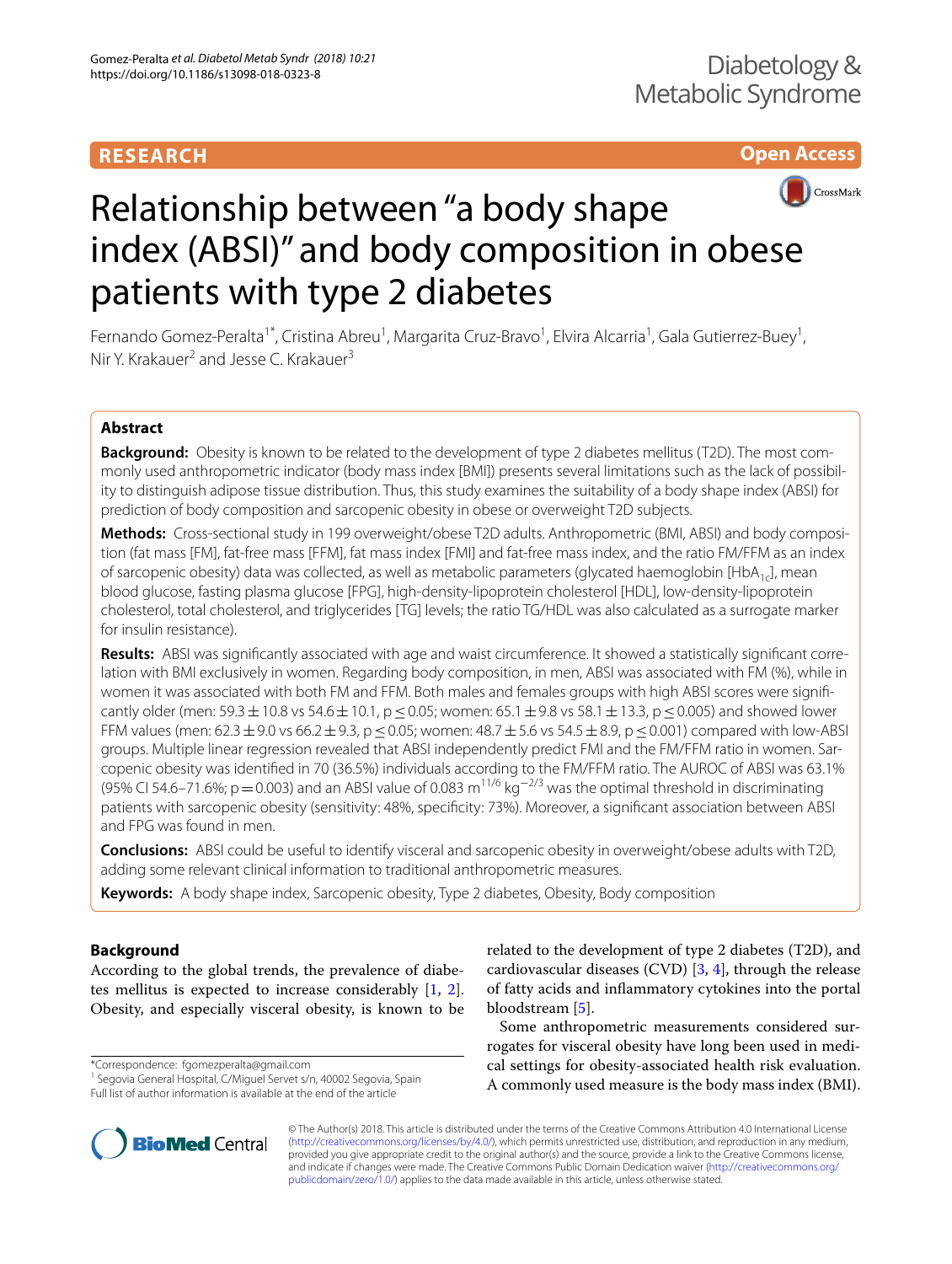However, it does not serve to distinguish between muscle and fat accumulation and gives no indication of body shape [[6](#page-6-5)]. An increase in BMI could be attributed to an increase in either fat mass (FM), fat-free mass (FFM) or both, limiting the utility of BMI to estimate adiposity [\[7](#page-6-6), [8\]](#page-6-7).

Waist circumference (WC) is widely seen as a measure of central adiposity. Its association with insulin resistance has been reported to be better than that of BMI [\[9](#page-6-8)[–11](#page-6-9)]. Related indexes, such as waist-height ratio (WHtR), waist-hip ratio (WHR), and roundness index have been extensively studied. However, WC and WC-derived measures (i.e. WHtR) are highly correlated with BMI [[12\]](#page-7-0), limiting, their utility beyond BMI [[13\]](#page-7-1). To overcome the limitations of the existing anthropometric measures to efficiently estimate both visceral abdominal and general adiposities and predict mortality.

Krakauer et al. [[14](#page-7-2)] developed a new composite anthropometric measure. A body shape index (ABSI), based on normalizing WC to BMI and height. The advantage of ABSI is that it combines information from WC, height and weight. A high ABSI indicates that WC is higher than expected for a given height and weight, and corresponds to a more central concentration of body mass. ABSI predicts mortality independently from BMI [\[15](#page-7-3), [16\]](#page-7-4). Of note, the DECODE study group found a positive linear relationship of all-cause CVD mortality with ABSI, whereas BMI, WC, and WHR showed J-shaped associations [[17\]](#page-7-5).

Additionally, ageing is usually associated with an increase in FM coexisting with a decrease in FFM, leading to sarcopenia [\[18](#page-7-6)]. Sarcopenia is characterized by degenerative loss of skeletal muscle mass and strength and correlates with physical disability [[19\]](#page-7-7). In the case of sarcopenic obesity [\[20](#page-7-8)], ABSI may be useful, in addition to the traditional anthropometric measures.

The association of ABSI and body composition measurements has been reported in a geriatric study [\[21](#page-7-9)]. Overweight/obese subjects with no signifcant clinically comorbidities [[22](#page-7-10)], and Japanese subjects with T2D [[23](#page-7-11)] have also been studied. The methodology and the results difered between studies, but overall, they pointed out a positive relationship between ABSI and visceral and sarcopenic obesity.

Here we assess ABSI in an observational study of Caucasian obese or overweight subjects with T2D. Our fndings suggest that ABSI is associated with body composition and sarcopenic obesity.

## **Methods**

# **Design and study subjects**

This cross-sectional observational study was carried out at the Hospital General de Segovia (Segovia, Spain) in accordance with the Declaration of Helsinki, including all amendments, and was approved by the corresponding Independent Research Ethics Committee. All participants provided written informed consent to use their data.

The study population comprised consecutive Caucasian overweight/obese (BMI  $\geq$  25 kg/m<sup>2</sup>) adult subjects with T2D. A glomerular fltration rate over 60 ml per minute per  $1.73 \text{ m}^2$  of body surface area (modification of diet in renal disease [MDRD] formula [\[24](#page-7-12)]) and normal creatinine levels were used to exclude clinically relevant renal impairment. Additional criteria for inclusion were not taking pioglitazone, GLP-1 receptor agonists or SGLT2 inhibitors, and performance of the studies required for this analysis.

#### **Measurements**

# *Anthropometric parameters*

Height (m) and weight (kg) were measured according to standard methods, and the BMI was then calculated as weight/height squared ( $\text{kg/m}^2$ ). Waist circumference (WC) was measured at the uppermost border of the iliac crests in standing positions with a non-stretchable tape (cm). ABSI was calculated as  $WC/(BMI^{2/3} * height^{1/2})$ , expressed in  $m^{11/6}$  kg<sup>-2/3</sup>. Men and women were each divided into two groups by using the median of individual ABSI measurements as the threshold value. Subjects with ABSI lower than the median values were assigned to the "lower-ABSI" group and subjects with greater ABSI than the median value were assigned to the "higher-ABSI" group.

## *Body composition measurements*

Fat mass (FM) and fat-free mass (FFM) were clinically determined by bioelectrical impedance analysis and calculated through the software supplied by the manufacturers and expressed in  $kg$   $[25]$  $[25]$ . These measurements were performed in the morning, after an overnight fast. Subjects were asked to refrain from a strenuous exercise from the night before and to void the bladder before the examination. Fat mass index (FMI) and fat-free mass index (FFMI) were then calculated as FM (kg) and FFM (kg) divided by the squared height in meters  $(m^2)$ , respectively. The ratio between FM and FFM (FM/FFM) was calculated as an index of sarcopenic obesity. As per Prado et al.  $[26]$  $[26]$  we used the following cut-off values for FM/ FFM ratio: <0.40 for metabolic healthy obese individuals in whom the increase in FM relatively low compared to FFM; FM/FFM ratios between 0.40 and 0.80 for obese individuals; and FM/FFM >0.80 for sarcopenic obese subjects, in whom FM predominates FFM.

# *Metabolic parameters*

The collection of metabolic parameters included glycated haemoglobin (HbA1c), mean blood glucose (MBG),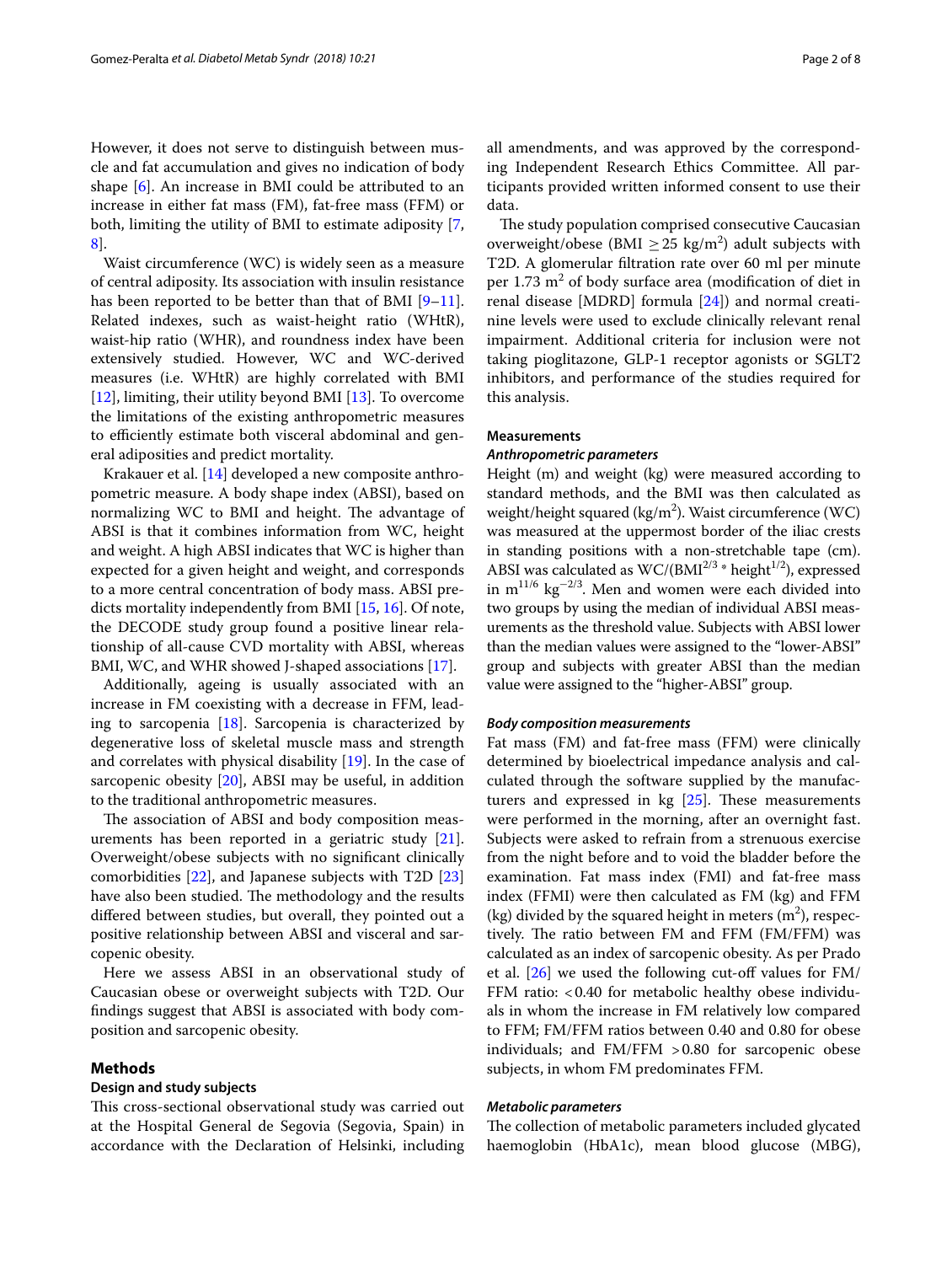fasting plasma glucose (FPG), high-density lipoprotein cholesterol (HDL), low-density lipoprotein cholesterol (LDL), total cholesterol (TC), and triglycerides (TG) levels. The ratio between TG and HDL (TG/HDL) was also calculated as a surrogate marker for insulin resistance, as is suggested by Cordero et al. [[19\]](#page-7-7).

## **Statistical considerations**

To control for the well-known sexual dimorphism in body composition, all analyses were stratifed by gender. Values were expressed as mean $\pm$ standard deviation (SD) for quantitative variables and as number and percentages for categorical variables. The Student's t test or the Mann– Whitney U test for quantitative variables and the Fisher's exact test or the Chi square test for qualitative variables were used to compare mean values between groups. Correlation analyses between anthropometric measures and body composition and metabolic parameters were evaluated with Pearson's/Spearman correlation analysis. To determine if ABSI and BMI were independently associated with FM, FFM, FMI, FFMI, FM/FFM ratio, and TG/ HDL index, linear regression analyses were performed. Correlations between anthropometric parameters and body composition measurements were adjusted for age, due to the documented relationship between the ageing process and changes in body composition, often without concomitant changes in body weight or BMI  $[20]$  $[20]$ . The area under the ROC curve (AUROC) was determined to compare the ability of ABSI and BMI to discriminate between patients with and without sarcopenic obesity. The significance level was set at  $p < 0.05$  and all statistical analyses were carried out with the statistical package for the Social Sciences (SPSS) v.22.0 (SPSS, Inc., Chicago, IL).

# **Results**

Between March 2012 and April 2016, we identifed 203 subjects who met the initial selection criteria; of these, four subjects were excluded due to screening failures  $(n=2)$  and incomplete data  $(n=2)$ . Thus, the evaluable population comprised 199 subjects (100 women and 99 men), whose characteristics are shown in Table [1.](#page-3-0)

According to the FM/FFM ratio, 70 (36.5%) subjects had sarcopenic obesity, as defned by an FM/FFM ratio >0.8. Only 9 of the male subjects showed sarcopenic obesity.

Pearson correlations between diferent variables are shown in Table [2](#page-4-0) either adjusted or raw values. In both sexes, WC positively correlated with all body composition measurements. ABSI was signifcantly associated with age (men,  $r = 0.438$ ,  $p = 0.000$ ; women,  $r = 0.220$ ,  $p = 0.029$ ) and WC (men,  $r = 0.577$ ,  $p = 0.000$ ; women,  $r = 0.417$ ,  $p=0.000$ ), and achieved a significant association with

BMI only in women  $(r = -0.301, p = 0.003)$ . Correlations between BMI and the body composition parameters were statistically signifcant for both men and women across all measures. Correlations between ABSI and body composition measurements in men were not significant except for the percentage of FM  $(r=-0.302,$  $p=0.003$ ), while in women ABSI significantly correlated with FM ( $r = -0.236$ ,  $p = 0.022$ ) and FFM ( $r = -0.270$ ,  $p=0.008$ ). Overall, correlations between BMI and ABSI with metabolic parameters were not signifcant for either men or women (data not tabulated), except for the signifcant association found between ABSI and FPG in men  $(r=- 0.379, p=0.000)$ , and between BMI and TG in women (r =  $-$  0.224, p = 0.043).

The ROC curves of ABSI and BMI for predicting sarcopenia are shown in Fig. [1](#page-5-0). Additionally, the AUROC of ABSI is shown in Fig. [1](#page-5-0) and had a value of 63.1% (95% CI 54.6–71.6%;  $p=0.003$ ). We estimated a cut-off value of ABSI with potential clinical utility. In our analysis, the optimal threshold for the ABSI value in discriminating patients was 0.083  $m^{11/6}$  kg<sup>-2/3</sup> (sensitivity: 48%, specificity: 73%). For BMI, the cut-off value was  $37,45 \text{ kg/m}^2$ , with sensitivity of 81% and specificity of 77%.

To selectively analyse the association between ABSI and anthropometric measures describing adiposity and sarcopenia independently from BMI, men and women were divided into two groups by using the median of individual ABSI measurements as the threshold value (0.0834 m<sup>11/6</sup> kg<sup>-2/3</sup>). Higher-ABSI men had a mean WC signifcantly greater than the lower-ABSI men group  $(121.8 \pm 13.6 \text{ vs } 114.9 \pm 19.4 \text{ cm}, \text{ p} \le 0.05)$ . The higher-ABSI male and female groups were signifcantly older (age in years men:  $59.3 \pm 10.8$  vs  $54.6 \pm 10.1$ ,  $p \le 0.05$ ; women:  $65.1 \pm 9.8$  vs  $58.1 \pm 13.3$ ,  $p \le 0.005$ ). With higher-ABSI vs. lower-ABSI FFM was lower (men:  $62.3 \pm 9.0$  vs 66.2 $\pm$ 9.3 kg, p  $\leq$  0.05; women: 48.7 $\pm$ 5.6 vs 54.5 $\pm$ 8.9,  $p \leq 0.001$ ), demonstrating the ability of ABSI to identify sarcopenia. Among women, BMI, FM, FMI, FFM, and FFMI exhibited signifcantly greater values in the lower-ABSI group than the higher-ABSI group (Table [3\)](#page-6-10).

Multiple linear regression analyses revealed that BMI independently predicted all body composition parameters both in men and women. ABSI, however, independently predicted FMI and FM/FFM ratio in women (Additional fle [1](#page-6-11): Table S1).

# **Discussion**

This study utilizes indexes defining body composition that are easily obtained in routine clinical practice. It assesses the relationship between the components of body composition and abdominal fat surrogate markers in a retrospective Spanish cohort overweight or obese adults with T2D.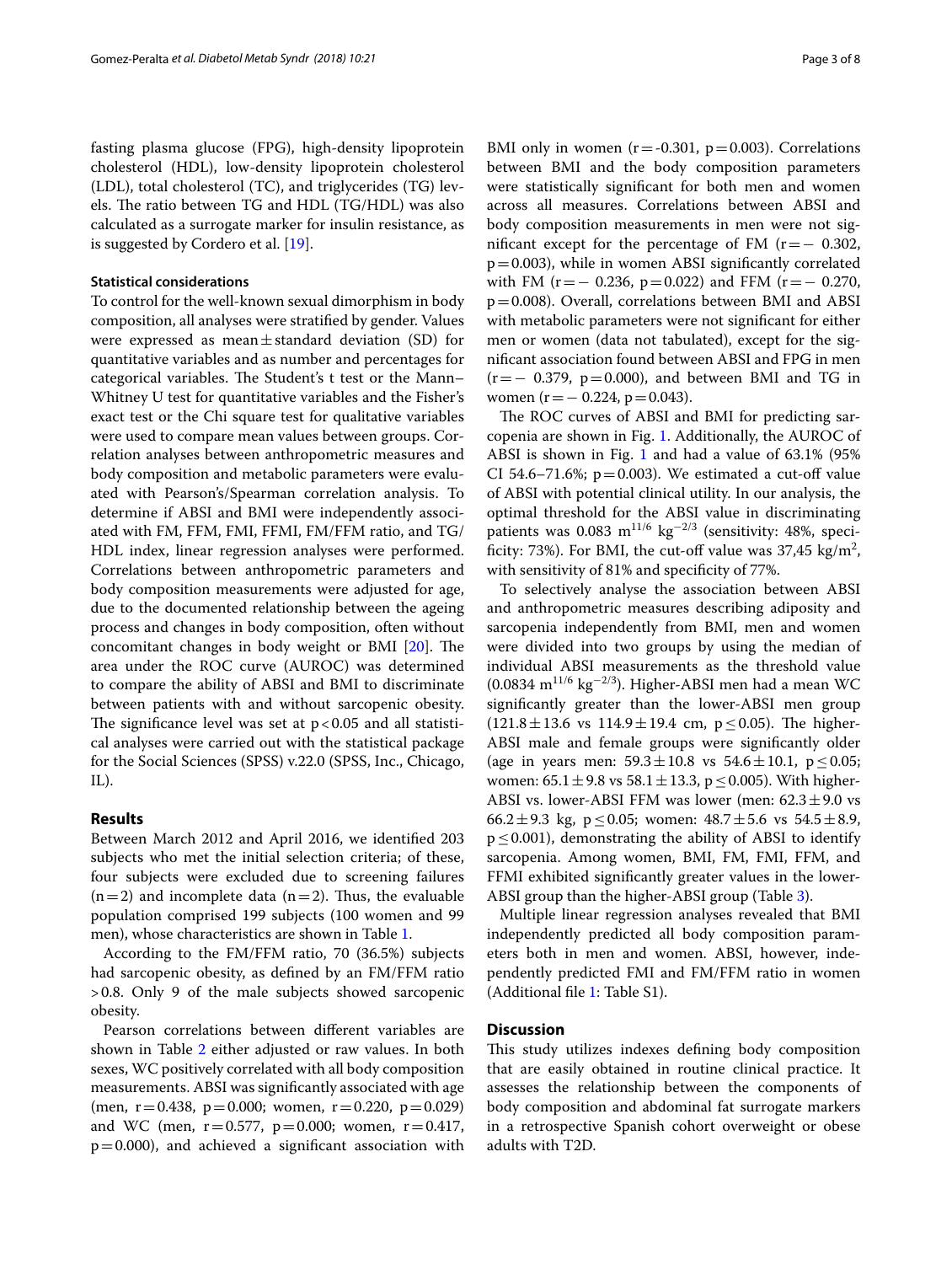# <span id="page-3-0"></span>**Table 1 Baseline characteristics**

|                                                                       | Men<br>$n = 99$     | Women<br>$n = 100$  | p value |
|-----------------------------------------------------------------------|---------------------|---------------------|---------|
| Age (years)                                                           | $57.0 \pm 10.7$     | $61.5 \pm 12.2$     | 0.004   |
| Duration of type 2 diabetes (years)                                   | $11.0 \pm 6.9$      | $12.9 \pm 8.3$      | 0.247   |
| Height (cm)                                                           | $167.9 \pm 7.2$     | $154.8 \pm 7.0$     | < 0.001 |
| Weight (kg)                                                           | $102.7 \pm 20.0$    | $95.1 \pm 19.3$     | 0.007   |
| BMI ( $\text{kg/m}^2$ )                                               | $36.4 \pm 6.5$      | 39.7±6.9            | < 0.001 |
| WC (cm)                                                               | $118.3 \pm 17.0$    | 117.8 ± 14.9        | 0.791   |
| ABSI (m <sup>11/6</sup> kg <sup>-2/3</sup> )                          | $0.0827 \pm 0.0081$ | $0.0810 \pm 0.0072$ | 0.001   |
| Body fat (%)                                                          | $36.7 \pm 8.9$      | $45.3 \pm 5.2$      | < 0.001 |
| FM (kg)                                                               | $37.5 \pm 15.5$     | $44.0 \pm 12.7$     | < 0.001 |
|                                                                       | $64.5 \pm 9.4$      | $51.4 \pm 7.9$      | < 0.001 |
| FFM (kg)<br>FMI                                                       | $13.3 \pm 5.5$      | $18.3 \pm 4.8$      |         |
| FFMI                                                                  |                     |                     | < 0.001 |
|                                                                       | $22.8 \pm 2.6$      | $21.5 \pm 2.9$      | < 0.001 |
| FM/FFM ratio                                                          | $0.59 \pm 0.26$     | $0.85 \pm 0.16$     | < 0.001 |
| $< 0.4$ , n $(\% )$                                                   | 11(11.5)            | 0(0.0)              | < 0.001 |
| $\geq$ 0.4 and $\leq$ 0.8, n (%)                                      | 76 (79.2)           | 35 (36.5)           |         |
| $> 0.8$ , n $(\%)$                                                    | 9(9.4)              | 61(63.5)            |         |
| HbA1c (%)                                                             | $8.4 \pm 1.3$       | $8.3 \pm 1.7$       | 0.109   |
| MBG (mg/dL)                                                           | $194.8 \pm 38.5$    | $190.5 \pm 48.9$    | 0.033   |
| FPG (mg/dL)                                                           | $182.0 \pm 50.2$    | $172.1 \pm 73.0$    | 0.109   |
| HDL (mg/dL)                                                           | $38.8 \pm 11.7$     | $44.8 \pm 8.9$      | < 0.001 |
| LDL (mg/dL)                                                           | $99.8 \pm 30.2$     | $112.6 \pm 40.6$    | 0.060   |
| TG (mg/dl)                                                            | $202.7 \pm 225.1$   | 199.9±182.6         | 0.246   |
| TC (mg/dL)                                                            | $176.1 \pm 35.0$    | 194.7±57.7          | 0.003   |
| TG/HDL                                                                | $6.3 \pm 9.5$       | $4.7 \pm 5.1$       | 0.440   |
| $\leq$ 1.8, n (%)                                                     | 7(9.5)              | 7(10.1)             | > 0.999 |
| $>1.8$ , n $(\% )$                                                    | 67 (90.5)           | 62 (89.9)           |         |
| Creatinine (mg/dL)                                                    | $1.0 \pm 0.2$       | $0.8 \pm 0.2$       | < 0.001 |
| Glomerular filtration rate (mL/min/1.73 m <sup>2</sup> ) <sup>a</sup> | $91.5 \pm 20.8$     | 79.8 ± 18.9         | < 0.001 |

Data are expressed as mean  $\pm$  standard deviation, unless otherwise indicated

*ABSI* A body shape index, *BMI* body mass index, *FM* fat mass, *FFM* free-fat mass, *FMI* fat mass index, *FFMI* free-fat mass index, *FM/FFM* ratio fat mass-free-fat mass, *FPG* fasting plasma glucose, *HbA1c* haemoglobin A1c, *HDL* high-density lipoprotein cholesterol, *LDL* low-density lipoprotein cholesterol, *MBG* mean blood glucose, *TC* total cholesterol, *TG* Triglycerides, *WC* Waist circumference

a MDRD formula [\[25](#page-7-13)]

In our series, we found that BMI was highly and positively correlated with all parameters of body composition (i.e. FM, FFM, FMI, etc.), in both males and females. The observed lack of correlation between ABSI and BMI in the general population was confrmed in the male cohort, while there was a modest correlation in the female cohort. This is in line with the recent study conducted by Hardy et al. [\[27](#page-7-15)] that aimed to determine the best anthropometric discriminators of T2D among white and black subjects in a large cohort. It was concluded that those anthropometric measures that included WC (such as WHR) were the strongest discriminators of T2D across race-gender groups, while BMI was a comparable discriminator to WC among males, but not in female subjects.

ABSI was positively correlated with WC both in males and females. A higher ABSI-value is an indication of a higher abdominal fat deposition [\[14\]](#page-7-2) that leads to systemic inflammation  $[28]$  $[28]$ , insulin resistance  $[29]$  $[29]$ , and accompanies a systemic loss of skeletal muscle mass, as reported previously [[30\]](#page-7-18). In our study, the association of ABSI with body composition parameters difered by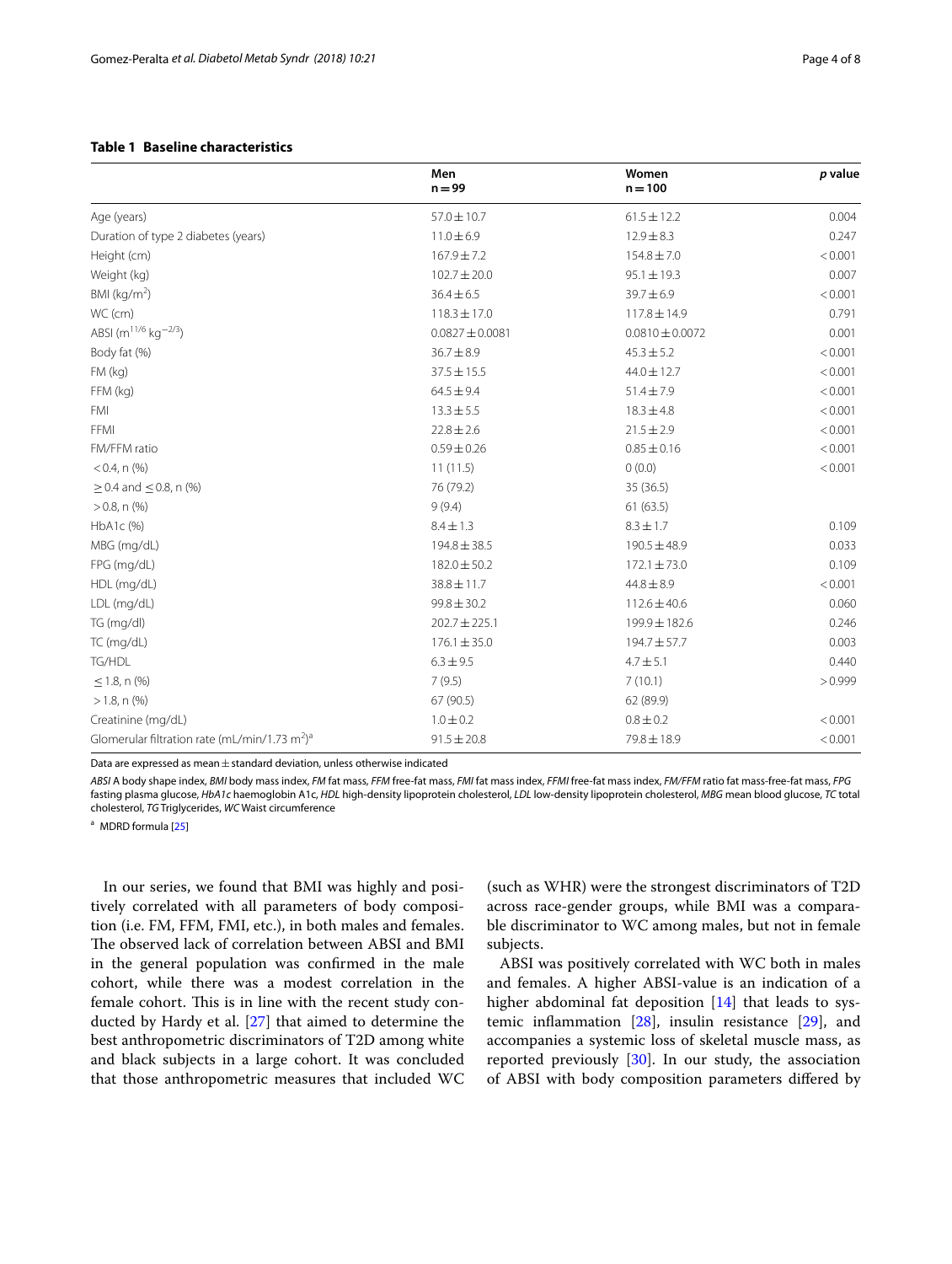|             | WC                   | % FM                 | BMI                      | Age                      | <b>ABSI</b>           | <b>FM</b>            | <b>FFM</b>           | <b>FMI</b>           | <b>FFMI</b>          | <b>FM/FFM</b>        |
|-------------|----------------------|----------------------|--------------------------|--------------------------|-----------------------|----------------------|----------------------|----------------------|----------------------|----------------------|
| Men         |                      |                      |                          |                          |                       |                      |                      |                      |                      |                      |
| WC          |                      | 0.260 <sup>†</sup>   | 0.693 <sup>a</sup>       | 0.136                    | 0.577 <sup>a</sup>    | 0.833a               | 0.376a               | $0.827$ <sup>a</sup> | $0.499$ <sup>a</sup> | $0.668$ <sup>a</sup> |
| % FM        | 0.3229               | $\mathbf{1}$         | $0.697$ <sup>a</sup>     | $-0.3139$                | $-0.395^{\circ}$      | $0.892$ <sup>a</sup> | $-0.106$             | 0.916 <sup>a</sup>   | $-0.069$             | $0.932$ <sup>a</sup> |
| <b>BMI</b>  | 0.730 <sup>a</sup>   | 0.691 <sup>a</sup>   |                          | $-0.156$                 | $-0.164$              | $0.885^{\text{a}}$   | $0.389$ <sup>a</sup> | 0.908 <sup>a</sup>   | 0.553 <sup>a</sup>   | $0.736^{a}$          |
| Age         | $\frac{1}{2}$        |                      | $\overline{\phantom{0}}$ |                          | $0.438^{a}$           | $-0.225h$            | $-0.153$             | $-0.162$             | 0.071                | $-0.179$             |
| <b>ABSI</b> | 0.580 <sup>a</sup>   | $-0.302d$            | $-0.107$                 | $\qquad \qquad -$        | $\mathbf{1}$          | $-0.124$             | $-0.164$             | $-0.092$             | $-0.023$             | $-0.061$             |
| <b>FM</b>   | $0.895^{\text{a}}$   | $0.888^{a}$          | 0.883 <sup>a</sup>       | $\qquad \qquad -$        | $-0.030$              | $\mathbf{1}$         | $0.211$ <sup>i</sup> | $0.975^a$            | 0.175                | $0.923$ <sup>a</sup> |
| FFM         | $0.406^{\text{a}}$   | $-0.164$             | $0.374$ <sup>a</sup>     | $\qquad \qquad -$        | $-0.110$              | 0.184                |                      | 0.081                | $0.794$ <sup>a</sup> | $-0.158$             |
| <b>FMI</b>  | 0.869a               | 0.924a               | 0.906 <sup>a</sup>       | $\overline{\phantom{m}}$ | $-0.023$              | 0.976 <sup>a</sup>   | 0.058                | $\mathbf{1}$         | 0.173                | $0.945^{\text{a}}$   |
| FFMI        | $0.495^{\text{a}}$   | $-0.049$             | 0.573 <sup>a</sup>       | $\overline{\phantom{m}}$ | $-0.060$              | 0.196                | 0.816 <sup>a</sup>   | 0.188                |                      | $-0.135$             |
| FM/FFM      | $0.711$ <sup>a</sup> | 0.938 <sup>a</sup>   | 0.729 <sup>a</sup>       | $\overline{\phantom{m}}$ | 0.020                 | $0.921$ <sup>a</sup> | $-0.190$             | $0.944^{\text{a}}$   | $-0.124$             | $\overline{1}$       |
| Women       |                      |                      |                          |                          |                       |                      |                      |                      |                      |                      |
| WC          |                      | $0.548$ <sup>a</sup> | $0.722$ <sup>a</sup>     | $-0.017$                 | 0.417a                | $0.827$ <sup>a</sup> | 0.571a               | 0.849a               | 0.556 <sup>a</sup>   | 0.696 <sup>a</sup>   |
| % FM        | 0.551 <sup>a</sup>   | $\mathbf{1}$         | 0.631 <sup>a</sup>       | $-0.123$                 | $-0.115$              | 0.812 <sup>a</sup>   | 0.323 <sup>b</sup>   | $0.822$ <sup>a</sup> | $0.225^{h}$          | $0.945^{\text{a}}$   |
| <b>BMI</b>  | $0.723$ <sup>a</sup> | $0.628$ <sup>a</sup> | $\mathbf{1}$             | $-0.087$                 | $-0.301$ <sup>d</sup> | $0.856^{\circ}$      | $0.742$ <sup>a</sup> | $0.907$ <sup>a</sup> | $0.794$ <sup>a</sup> | 0.680 <sup>a</sup>   |
| Age         |                      |                      |                          | $\mathbf{1}$             | 0.220 <sup>k</sup>    | $-0.236$             | $-0.280m$            | $-0.110$             | $-0.029$             | $-0.110$             |
| <b>ABSI</b> | $0.431$ <sup>a</sup> | $-0.091$             | $-0.291$ <sup>r</sup>    | $\qquad \qquad -$        |                       | $-0.236n$            | $-0.270^{j}$         | $-0.182$             | $-0.196$             | $-0.097$             |
| <b>FM</b>   | $0.847$ <sup>a</sup> | 0.812 <sup>a</sup>   | $0.863^{\text{a}}$       | $\qquad \qquad -$        | $-0.194$              | $\mathbf{1}$         | $0.764$ <sup>a</sup> | $0.944^a$            | $0.582$ <sup>a</sup> | $0.856^{\text{a}}$   |
| FFM         | 0.590 <sup>a</sup>   | 0.303 <sup>d</sup>   | 0.750 <sup>a</sup>       | $\qquad \qquad -$        | $-0.222^s$            | $0.748$ <sup>a</sup> |                      | $0.657$ <sup>a</sup> | $0.794$ <sup>a</sup> | $0.335^{b}$          |
| <b>FMI</b>  | $0.852$ <sup>a</sup> | 0.820 <sup>a</sup>   | 0.906 <sup>a</sup>       | $\overline{\phantom{m}}$ | $-0.163$              | $0.950$ <sup>a</sup> | 0.656 <sup>a</sup>   | $\mathbf{1}$         | $0.684$ <sup>a</sup> | 0.869a               |
| FFMI        | 0.556 <sup>a</sup>   | 0.2249               | 0.795a                   |                          | $-0.194$              | $0.593$ <sup>a</sup> | 0.819a               | 0.685 <sup>a</sup>   |                      | $0.243^{\circ}$      |
| FM/FFM      | $0.699$ <sup>a</sup> | $0.944^{\text{a}}$   | $0.677$ <sup>a</sup>     |                          | $-0.075$              | $0.859$ <sup>a</sup> | 0.318 <sup>9</sup>   | $0.867$ <sup>a</sup> | $0.241$ <sup>t</sup> | $\mathbf{1}$         |

<span id="page-4-0"></span>**Table 2 Pearson's rank correlation for body mass compositions measurements in men and women**

The upper-right triangle of the table shows correlations of the raw values, while the lower-left triangle shows correlations adjusted for age

ap=0.000; bp=0.001; cp=0.016; dp=0.003; ep=0.010; fp=0.011; gp=0.002; hp=0.028; ip=0.039; jp=0.008; kp=0.029; lp=0.021; mp=0.005; np=0.022;  $op = 0.017$ ;  $pp = 0.007$ ;  $qp = 0.030$ ;  $rp = 0.004$ ;  $sp = 0.031$ ;  $tp = 0.041$ 

*ABSI* A body shape index, *BMI* body mass index, *% FM* Percentage of fat mass, *FM* fat mass, *FMI* fat mass index, *FFM* Fat-free mass, *FFMI* Fat-free mass index, *FM/FFM* ratio between fat mass and fat-free mass, *WC* waist circumference

gender: ABSI was negatively associated with the percentage of FM  $(p=0.000)$  in the male cohort, while it was negatively associated with both FM ( $p=0.022$ ) and FFM  $(p=0.008)$  in the female cohort. This discrepancy in the fndings between men and women could be explained by the diferences in body fat distribution [\[31\]](#page-7-19). In men, adipose tissue tends to be more centrally deposited, suggesting that WC would be sensitive to FM, whereas in women adipose tissue is mainly deposited in the lower body (gluteal-femoral), indicating that WC may be less sensitive to FM [\[32](#page-7-20)].

The higher-ABSI females and males showed significantly lower FFM than the lower-ABSI groups, with comparable BMI in men and lower BMI in women. These fndings could support the hypothesis that abdominal fat deposition may be associated with a loss of skeletal muscle mass in some subjects, i.e. sarcopenic obesity. Obesity-related sarcopenia, is a syndrome of progressive and generalised loss of skeletal muscle mass and function, characterized by a higher FM in relation to FFM [\[26](#page-7-14)]. Our study indicates that ABSI may not be just a marker of visceral obesity, but may also represent an index of decreased muscle mass (i.e. sarcopenia) in T2D subjects, which is congruent with the positive correlation of ABSI and age generally reported and also found in our sample.

The AUROC analysis supports that ABSI showed ability for predicting the presence of sarcopenic obesity (the lower bound of the 95% CI of AUC is greater than 0.5; [[33\]](#page-7-21)). Even though the ability of BMI to discriminate between patients with and without sarcopenic obesity is higher than for ABSI, as indicated by the respective sensitivity and specifcity values, ABSI could add relevant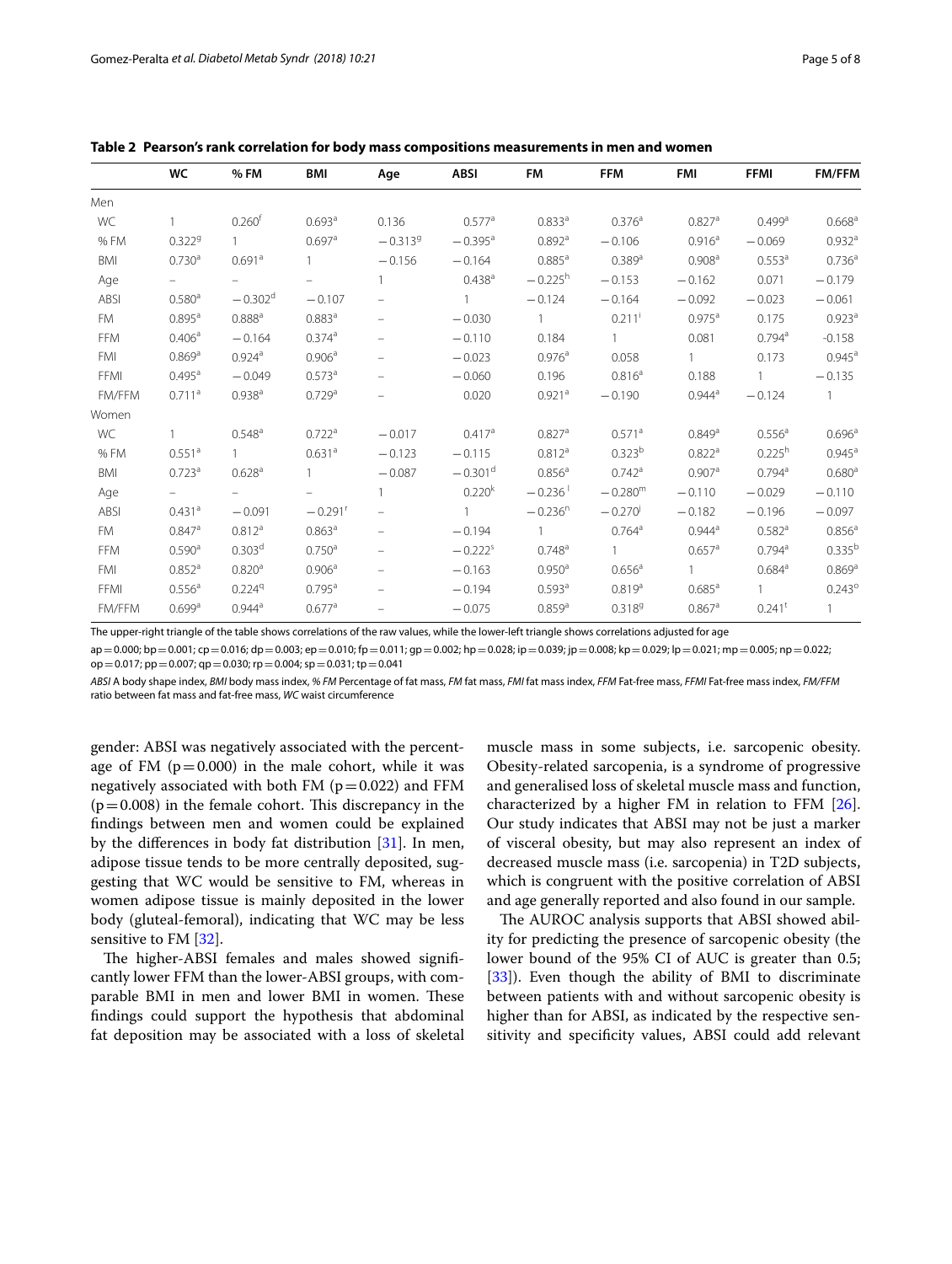

<span id="page-5-0"></span>information about abdominal obesity, body composition and mortality risk. In fact, our proposed ABSI cut-of point diagnostic of sarcopenic obesity (0.083 m<sup>11/6</sup> kg<sup>-2/3</sup>) exactly agreed with the fnding of a previous study [\[14](#page-7-2)], where ABSI above the same threshold predicted a higher mortality relative hazard.

The data presented add to the emerging, growing body of literature regarding diferent aspects of ABSI. A recent longitudinal study conducted with Australian adults showed a positive association between ABSI and mortality, suggesting that this measure could be a useful predictor of mortality hazard in diferent populations [\[34](#page-7-22)]. In this context, further studies are needed to investigate whether ABSI could be used as an indicator of the efectiveness of lifestyle modifcations in T2D subjects.

The authors recognise some limitations in the study that should be considered when interpreting the results. First of all, this is an observational study with a crosssectional design; therefore, there is no patient follow-up, which would be of importance to elucidate the correlation between body composition and ABSI; besides, we cannot rule out that some degree of bias may have been introduced. Secondly, as this study was performed at a single centre, fndings in other centres may be diferent and, certainly, further confrmation is needed. Nonetheless, all these fndings should guide further prospective studies with some broader samples [\[34](#page-7-22)].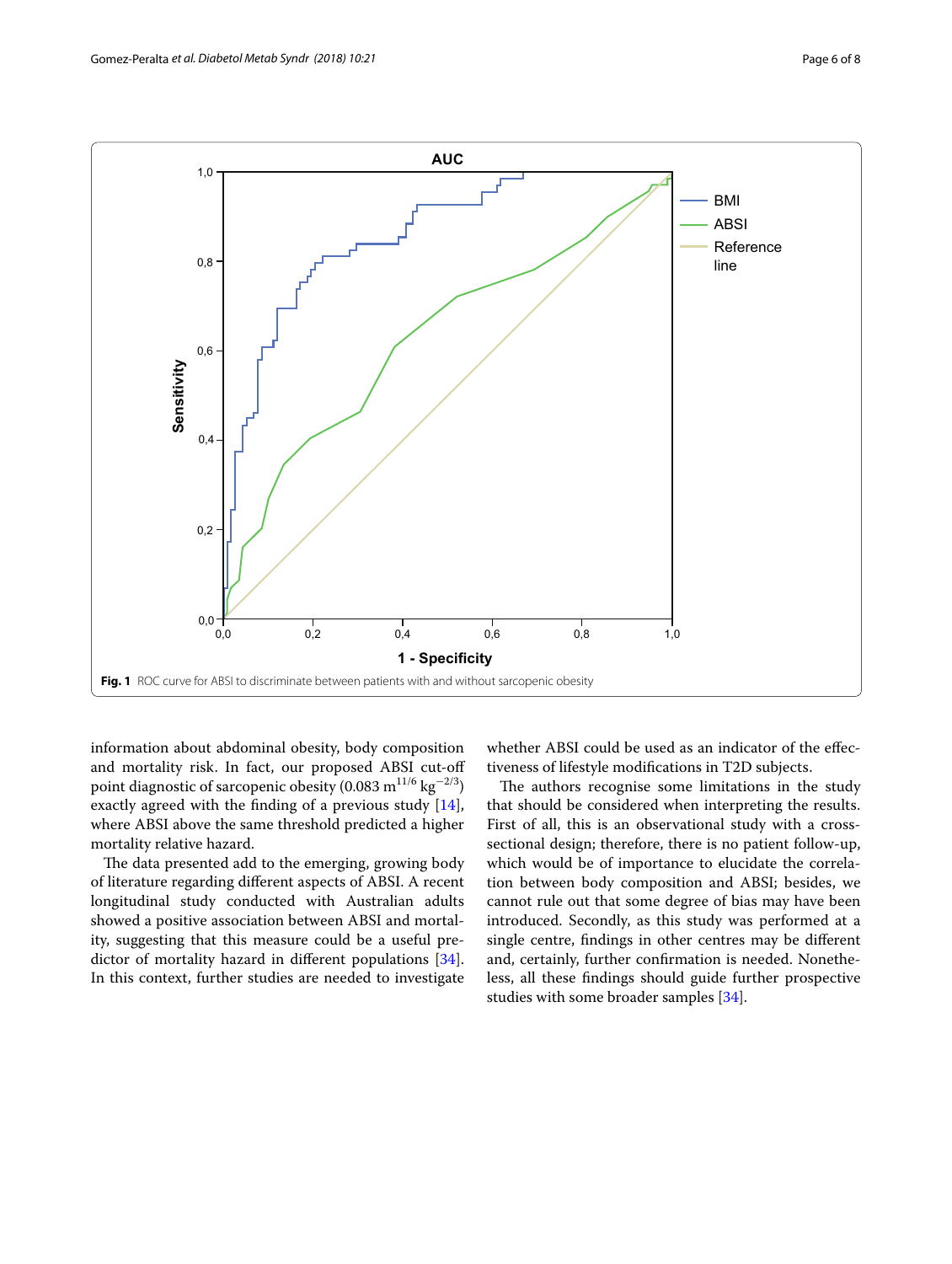<span id="page-6-10"></span>

|                                                |  |  |  | Table 3 Body and metabolic parameters in male |  |  |
|------------------------------------------------|--|--|--|-----------------------------------------------|--|--|
| and female subjects with lower- or higher-ABSI |  |  |  |                                               |  |  |

|            | Men               |                    | Women            |                        |  |  |  |
|------------|-------------------|--------------------|------------------|------------------------|--|--|--|
|            | <b>Lower-ABSI</b> | Higher-ABSI        | Lower-ABSI       | Higher-ABSI            |  |  |  |
| Age        | $54.6 \pm 10.1$   | $59.3 + 10.8^a$    | $58.1 \pm 13.3$  | $65.1 \pm 9.8^{b}$     |  |  |  |
| <b>BMI</b> | $37.1 \pm 7.3$    | $35.7 \pm 5.9$     | $42.0 \pm 7.1$   | $37.4 \pm 6.1^{\circ}$ |  |  |  |
| WC.        | $114.9 + 19.4$    | $121.8 \pm 13.6^a$ | $116.1 \pm 16.5$ | $119.5 + 13.1$         |  |  |  |
| % of FM    | $37.8 + 10.2$     | $35.8 \pm 7.5$     | $45.9 \pm 5.3$   | $44.7 \pm 5.2$         |  |  |  |
| FM         | $39.6 \pm 17.8$   | $35.5 \pm 13.3$    | $47.6 \pm 13.3$  | $41.0 \pm 11.6^a$      |  |  |  |
| <b>FFM</b> | $66.2 \pm 9.3$    | $62.3 \pm 9.0^a$   | $54.5 \pm 8.9$   | $48.7 \pm 5.6^{\circ}$ |  |  |  |
| <b>FMI</b> | $13.9 \pm 6.4$    | $12.9 + 4.6$       | $19.6 + 4.8$     | $17.2 \pm 4.6^a$       |  |  |  |
| FFMI       | $22.9 \pm 2.5$    | $22.6 \pm 2.8$     | $22.5 \pm 3.0$   | $20.6 \pm 2.4^c$       |  |  |  |
| FM/FFM     | $0.60 \pm 0.30$   | $0.58 + 0.24$      | $0.87 + 0.16$    | $0.83 \pm 0.16$        |  |  |  |
| HbA1c      | $8.3 \pm 1.3$     | $8.6 \pm 1.4$      | $8.1 + 1.7$      | $8.3 \pm 1.6$          |  |  |  |
| <b>HDL</b> | $37.9 \pm 10.8$   | $39.9 \pm 12.7$    | $43.2 \pm 8.6$   | $46.1 \pm 8.9$         |  |  |  |
| I DI       | $93.4 \pm 29.1$   | $107.2 + 30.9$     | $106.0 + 39.0$   | $119.8 \pm 42.3$       |  |  |  |
| <b>TG</b>  | $201.5 \pm 200.8$ | $202.2 \pm 253.8$  | $161.8 + 79.5$   | $244.3 \pm 250.8$      |  |  |  |
| TC         | $170.4 \pm 32.8$  | $182.5 \pm 36.7$   | $179.4 \pm 37.3$ | $212.3 \pm 71.6^b$     |  |  |  |
| TG/HDL     | $6.1 \pm 8.0$     | $6.6 \pm 11.0$     | $4.1 + 2.4$      | $5.4 \pm 7.0$          |  |  |  |

Data are expressed as mean $\pm$ standard deviation

*BMI* body mass index, *% FM* Percentage of fat mass, *FM* fat mass, *FMI* fat mass index, *FFM* Fat-free mass, *FFMI* Fat-free mass index, *FM/FFM* ratio between fat mass and fat-free mass, *HDL* High-density lipoprotein cholesterol, *LDL* Lowdensity lipoprotein cholesterol, *TG* Triglycerides, *TC* Total cholesterol, *WC* waist circumference

<sup>a</sup> p ≤ 0.05, <sup>b</sup> p ≤ 0.005, <sup>c</sup> p ≤ 0.001

In conclusion, ABSI identifes visceral obesity and sarcopenia in overweight or obese subjects with T2D, adding some relevant clinical information to traditional anthropometric measures.

# **Additional fle**

<span id="page-6-11"></span>**[Additional fle](https://doi.org/10.1186/s13098-018-0323-8) 1: Table S1.** Linear regression analysis of ABSI and BMI with body composition measurements.

#### **Abbreviations**

ABSI: a body shape index; BMI: body mass index; CVD: cardiovascular disease; FFM: fat-free mass; FM: fat mass; FPG: fasting plasma glucose; HbA1c: glycated haemoglobin; HDL: high-density lipoprotein; LDL: low-density lipoprotein; MBG: mean blood glucose; SD: standard deviation; T2D: type 2 diabetes; TC: total cholesterol; TG: triglycerides; WC: waist circumference; WHR: waist-hip ratio; WHtR: waist-height ratio.

## **Authors' contributions**

All authors approved the fnal article; their individual contribution to the article was as follows: FGP, CA GGB, JK and NK analysed and interpreted the patient data. MCB and EA collected anthropometric and body composition measurements. FGP, CA, GGB, JK and NK were the major contributors in writing the manuscript. All authors read and approved the fnal manuscript.

## **Author details**

- <sup>1</sup> Segovia General Hospital, C/Miguel Servet s/n, 40002 Segovia, Spain.<br><sup>2</sup> Department of Civil Engineering, The City College of New York, New York, NY,
- USA. <sup>3</sup> Metro Detroit Diabetes and Endocrinology, Southfeld, MI, USA.

#### **Acknowledgements**

Medical writing support was provided by Ana López-Ballesteros and Antonio Torres-Ruiz at Science S.L., supported by ASIER—a diabetes research nonprofit organisation.

## **Competing interests**

FGP: Research grant from Sanof, Novo Nordisk, Boehringer Ingelheim, and Ely Lilly; Advisory board for Sanof, Novo Nordisk, and AZ; Speakers' Bureau for Sanof, Novo Nordisk, Boehringer Ingelheim, BMS, Ely Lilly, and AZ. CA: Research grant from Sanof, Novo Nordisk, Boehringer Ingelheim, and Ely Lilly; Speakers' Bureau for Sanof, Novo Nordisk, Boehringer Ingelheim, AZ, and BMS. None of the other authors has declared any competing of interests.

#### **Availability of data and materials**

The datasets generated during and/or analysed during the current study are available from the authors upon reasonable request.

#### **Ethics approval and consent to participate**

The study was approved by the Independent Research Ethics Committee of Hospital General de Segovia (Spain), and all patients provided informed consent to participate.

#### **Source of funding**

Medical writing support was funded by ASIER—a diabetes research non-proft organisation.

## **Publisher's Note**

Springer Nature remains neutral with regard to jurisdictional claims in published maps and institutional afliations.

Received: 18 September 2017 Accepted: 10 March 2018 Published online: 20 March 2018

# **References**

- <span id="page-6-0"></span>1. Byass P, de Courten M, Graham WJ, Lafamme L, McCaw-Binns A, Sankoh OA, Tollman SM, Zaba B. Refections on the global burden of disease 2010 estimates. PLoS Med. 2013;10:e1001477.
- <span id="page-6-1"></span>2. Lopez-Bastida J, Boronat M, Moreno JO, Schurer W. Costs, outcomes and challenges for diabetes care in Spain. Global Health. 2013;9:17.
- <span id="page-6-2"></span>3. McLaughlin T, Abbasi F, Lamendola C, Reaven G. Heterogeneity in the prevalence of risk factors for cardiovascular disease and type 2 diabetes mellitus in obese individuals: efect of diferences in insulin sensitivity. Arch Intern Med. 2007;167:642–8.
- <span id="page-6-3"></span>4. Van Gaal LF, Mertens IL, De Block CE. Mechanisms linking obesity with cardiovascular disease. Nature. 2006;444:875–80.
- <span id="page-6-4"></span>5. Hardy OT, Czech MP, Corvera S. What causes the insulin resistance underlying obesity? Curr Opin Endocrinol Diabetes Obes. 2012;19:81–7.
- <span id="page-6-5"></span>6. Soto Gonzalez A, Bellido D, Buno MM, Pertega S, De Luis D, Martinez-Olmos M, Vidal O. Predictors of the metabolic syndrome and correlation with computed axial tomography. Nutrition. 2007;23:36–45.
- <span id="page-6-6"></span>7. Gasier HG, Hughes LM, Young CR, Richardson AM. Comparison of body composition assessed by dual-energy X-ray absorptiometry and BMI in current and former U.S. navy service members. PLoS ONE. 2015;10:e0132157.
- <span id="page-6-7"></span>8. Shah NR, Braverman ER. Measuring adiposity in patients: the utility of body mass index (BMI), percent body fat, and leptin. PLoS ONE. 2012;7:e33308.
- <span id="page-6-8"></span>9. Kuk JL, Ardern CI. Infuence of age on the association between various measures of obesity and all-cause mortality. J Am Geriatr Soc. 2009;57:2077–84.
- 10. Petursson H, Sigurdsson JA, Bengtsson C, Nilsen TI, Getz L. Body configuration as a predictor of mortality: comparison of fve anthropometric measures in a 12 year follow-up of the Norwegian HUNT 2 study. PLoS ONE. 2011;6:e26621.
- <span id="page-6-9"></span>11. Sumner AE, Sen S, Ricks M, Frempong BA, Sebring NG, Kushner H. Determining the waist circumference in african americans which best predicts insulin resistance. Obesity (Silver Spring). 2008;16:841–6.